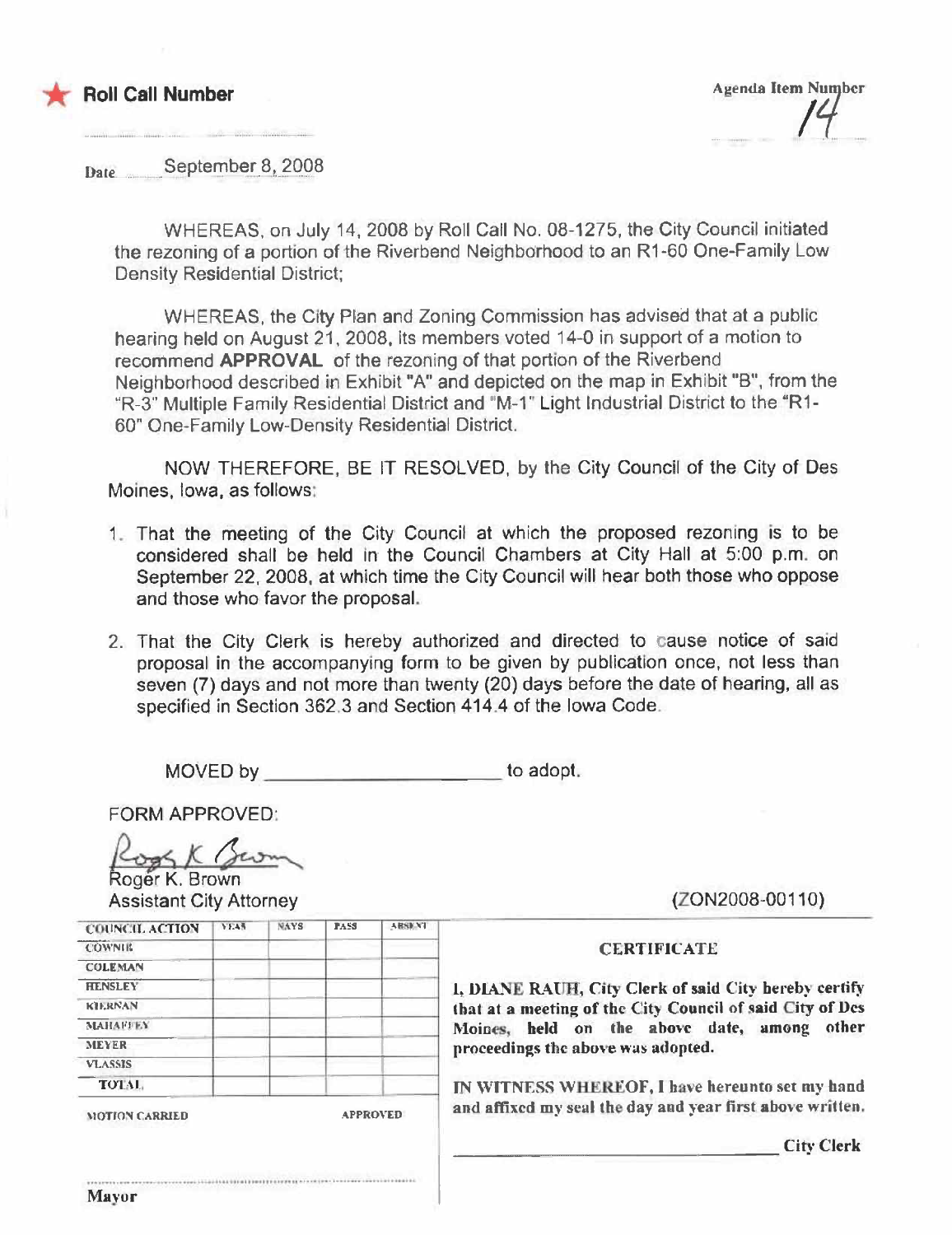

| Date        |  |
|-------------|--|
| Agenda Item |  |

Roll Call #

**Honorable Mayor and City Council** City of Des Moines, Iowa

#### Members:

Communication from the City Plan and Zoning Commission advising that at their meeting held August 21, 2008, the following action was taken.

# **COMMISSION RECOMMENDATION:**

After public hearing, the members voted 14-0 as follows:

| <b>Commission Action:</b> | Yes                     | <b>Nays</b> | Pass | <b>Absent</b> |
|---------------------------|-------------------------|-------------|------|---------------|
| <b>Leisha Barcus</b>      | X                       |             |      |               |
| JoAnne Corigliano         | Χ                       |             |      |               |
| <b>Shirley Daniels</b>    | Х                       |             |      |               |
| <b>Jacqueline Easley</b>  | Χ                       |             |      |               |
| <b>Dann Flaherty</b>      | Χ                       |             |      |               |
| <b>Bruce Heilman</b>      | Χ                       |             |      |               |
| <b>Ted Irvine</b>         |                         |             |      |               |
| Jeffrey Johannsen         | $\overline{\mathsf{X}}$ |             |      |               |
| <b>Greg Jones</b>         | Χ                       |             |      |               |
| <b>Frances Koontz</b>     | Χ                       |             |      |               |
| <b>Jim Martin</b>         | Χ                       |             |      |               |
| <b>Brian Millard</b>      | X                       |             |      |               |
| <b>Mike Simonson</b>      | X                       |             |      |               |
| <b>Kent Sovern</b>        |                         |             |      |               |

APPROVAL of a City Council initiated request from the River Bend Neighborhood Association that the proposed rezoning is in conformance with the Des Moines' 2020 Community Character Plan.

By separate motion Commissioners recommended 14-0 as follows:

| <b>Commission Action:</b> | Yes                     | <b>Nays</b> | Pass | <b>Absent</b> |
|---------------------------|-------------------------|-------------|------|---------------|
| Leisha Barcus             | Χ                       |             |      |               |
| <b>JoAnne Corigliano</b>  | Χ                       |             |      |               |
| <b>Shirley Daniels</b>    | X                       |             |      |               |
| <b>Jacqueline Easley</b>  | X                       |             |      |               |
| <b>Dann Flaherty</b>      | $\overline{\mathsf{X}}$ |             |      |               |
| <b>Bruce Heilman</b>      | Χ                       |             |      |               |
| <b>Ted Irvine</b>         | X                       |             |      |               |
| Jeffrey Johannsen         | X                       |             |      |               |
| <b>Greg Jones</b>         | X                       |             |      |               |
| <b>Frances Koontz</b>     | Χ                       |             |      |               |
| <b>Jim Martin</b>         | Χ                       |             |      |               |
| <b>Brian Millard</b>      | χ                       |             |      |               |
| <b>Mike Simonson</b>      | X                       |             |      |               |
| <b>Kent Sovern</b>        | Χ                       |             |      |               |



CITY PLAN AND ZONING COMMISSION ARMORY BUILDING 632 ROBERT 3, RAY URIVE<br>UES MOINES, IOWA 60006-1681<br>(515) 203-1182

> ALL-AMERICA CITY 1949, 1976, 1981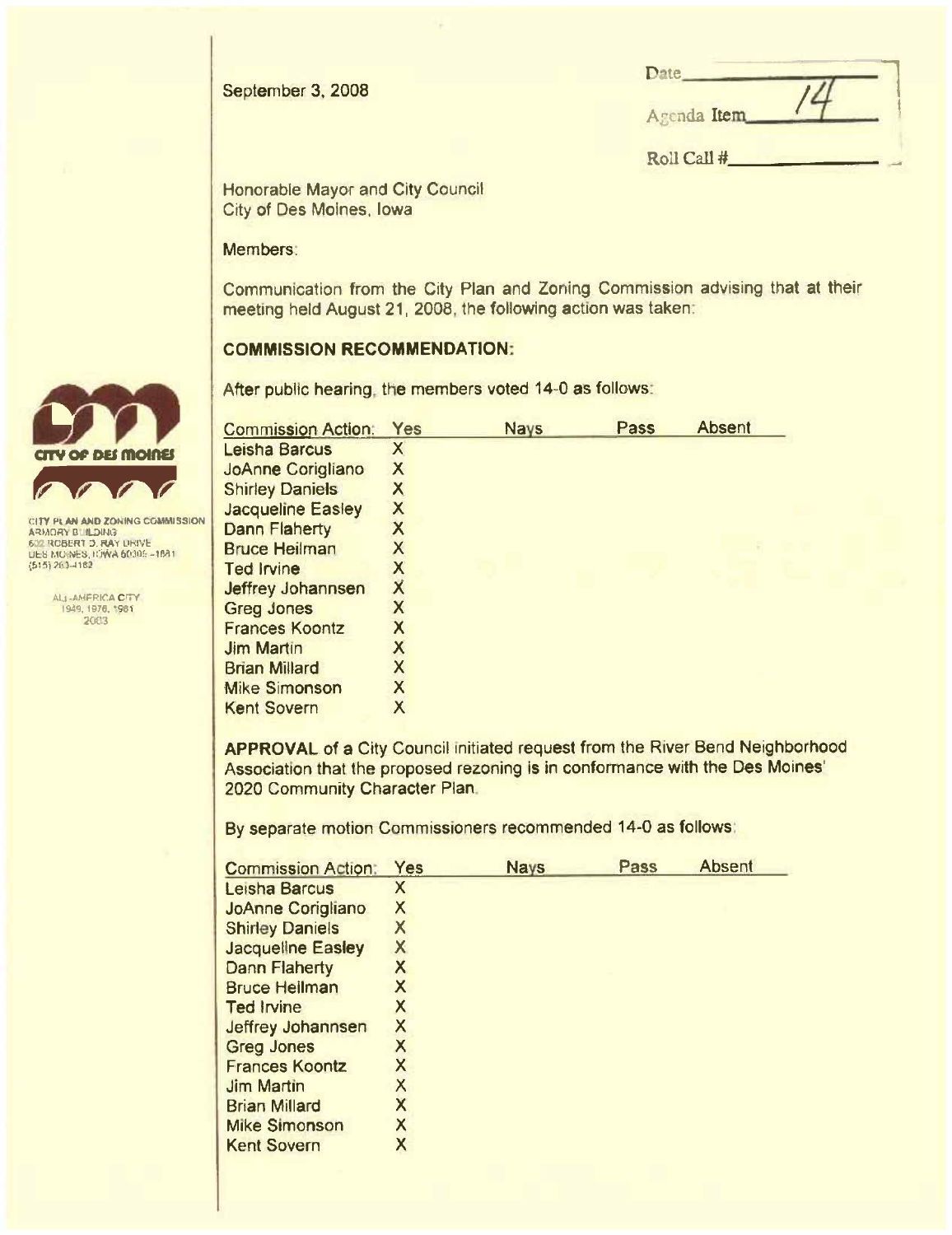APPROVAL of a request to rezone property from "R-3" Multiple-Family Residential District and "M-1" Light Industrial District to "R1-60' One-Family low-Density Residential District, (ZON2008-00110)

# STAFF RECOMMENDATION AND BASIS FOR APPROVAL

Staff recommends the following

Part A) The proposed rezoning is in conformance with the Des Moines' 2020 Community Character Plan.

Part B) The properties within the subject area be rezoned from "R-3" Multiple-Family Residential District and "M-1" Light Industrial District to "R1-60" One-Family Low-Density Residential District in accordance with the attached map.

Written Responses 36 In Favor 24 In Opposition

STAFF REPORT

#### I. GENERAL INFORMATION

Over a period of several decades, a significant number of single-family residential dwellings in the River Bend Neighborlood have been converted into multiple-family residential struclures, Many of these conversions occurred on parcels that currently do not meet the minimum lot area requirements for the number of dwelling units in the structure. Impacts to the neighborhood have included increased traffic congestion. illegal parking of vehicles due to a lack of off-street parking areas, incompatible additions to structures, and a perception that the area is a less than desirable place to live.

The River Bend Neighborhood Association was formed in 1986 to combat crime, preserve historical structures, and improve nuisance properties. For several years the association has expressed concern about the negative impacts of too much density on residential streets and the substandard rental units within the boundaries of their neighborhood. In general, the River Bend Neighborhood Association does not have issues with "built as" multiple-family residential structures in the area as they were originally designed and constructed to accommodate higher densities.

The River Bend Neighborhood Association opposes future conversions of single-family residential structures into multiple-family residential structures and the construction of new multiple-family structures in residential blocks that are predominantly single-family residential in character.

While the Des Moines' 2020 Community Character Plan designates the subject area as Low / Medium Density Residential, the City's zoning code does not currently contain a true mixed-density residential zoning classification. Therefore, the City Council initiated a proposal to rezone portions of the River Bend Neighborhood to "R1-60", One-Family Low Density Residential District,

The following is a description of how the proposal will affect properties within the requested area:

. Any property within the requested area currently zoned 'R-3" Multiple Family Residential District that contains an existing multiple family structure that was originally constructed as a multiple family structure would remain zoned "R-3" Multiple Family Residential District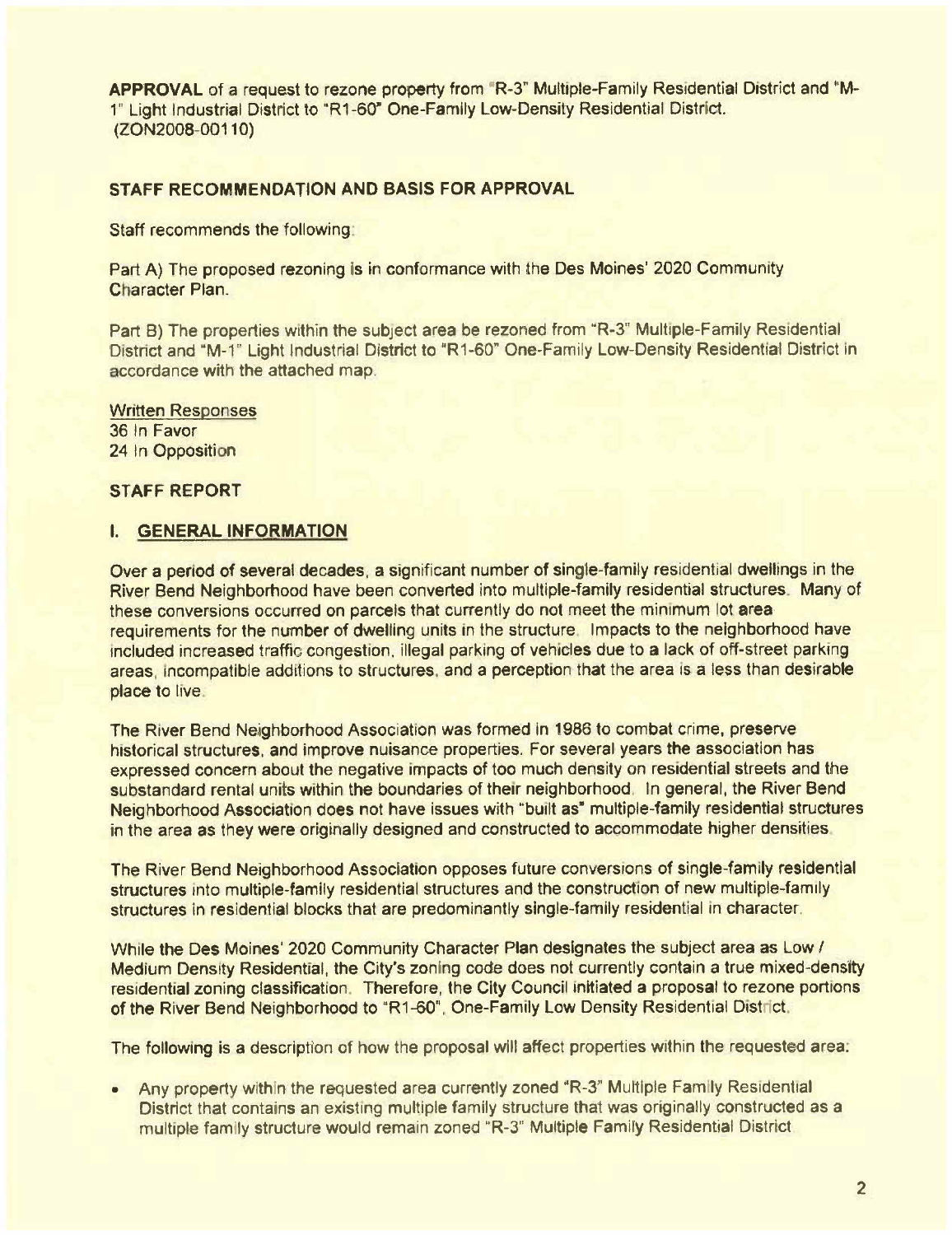- Any property within the requested area currently zoned "R-3" Multiple Family Residential District that contains a single-family residential dwelling converted into a multiple-family residential structure that currently conforms to the "R-3" Multiple Family Residential District zoning would remain zoned "R-3' Multiple Family Residential District
- . Any property within the requested area that has an existing single-family or duplex structure considered to be a conforming use and structure in the "R1-60" One-Family Low-Density Residential District would be rezoned to "R1-60' One-Family Low-Densily Residential District.
- . Any property within the requested area that was not built as a multiple-family residential structure and does not conform to the current "R-3" Multiple Family Residential Zoning would be rezoned to "R1-60" One-Family Low-Density Residential District
- This proposal will also rezone portions of three properties currently partially zoned "M-1" Light Industrial District to "R1-60" One-Family Low-Density Residential District

Attached is a map of the subject area and the proposed zoning for individual properties. Determination of a property's "conforming" status was based solely on an analysis of lot area and lot width. Further determination of an individual property's conformity will be necessary at the time of any building permit review

Finally, the designation of "built-as" multiple-family residential structures is based upon designations of the County Assessor and a brief visual inspection of the neighborhood by City staff. In order to address the dispute of such designations (or lack thereof), the City proposes to have an administrative appeal process where the applicant can submit a letter of appeal and supporting documentation such as property deeds, fire insurance maps, building permits, etc. Said application must be submitted no later than the date of second consideration of the rezoning by the City Council. An administrative decision by the Community Development Director on all appeals of designation will be issued prior to the third and final consideration of the proposed rezoning by the City Council.

## SUMMARY OF DISCUSSION

David Dunn: Presented staff report and recommendation.

Dann Flahertv: Submitted letter from Bruce Buldhaupt owner of 1804 Arlington in regards to the history of property, which would make this duplex a legal non-conforming use.

Fran Koontz: Discussion regarding legal non-conforming uses and what it means.

Erik Lundv' Some properties will not be rezoned

Larry Hulse: Explained that the existing non-conforming uses will be permitted to continue as is. however, if it is destroyed beyond 60 percent then it would lose the legal non-conforming status.

Leisha Barcus: Suggested that some property owners may need to be educated in legal nonconforming uses

Erik Lundy Agreed saying that a number of calls were received, with people saying they did not get enough information to make a decision, Also, there is a number of muili-family properties that would be zoned as "R1-60" that currently don't conform to "R-3".

## CHAIRPERSON OPENED THE PUBLIC HEARING

The following spoke in favor: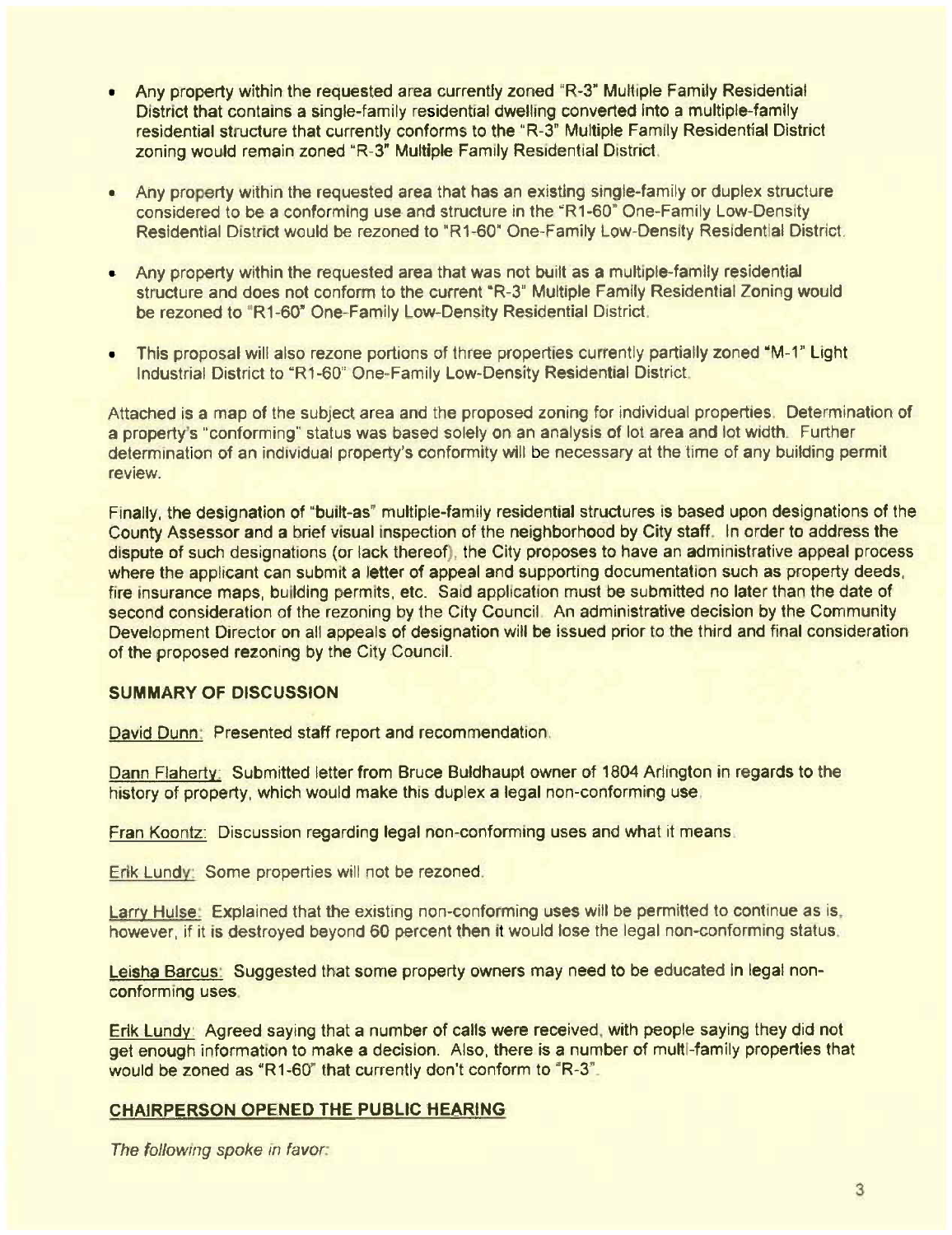Jeanne Johnson, President of the Riverbend Neighborhood Association, 811 Hickman Road. Asked for all those in favor to stand, (approximately 20 in the audience stood). She stated that the neighborhood board has approved unanimously of this rezoning because they believe that the remainder single-family homes deserve to be preserved. She also noted that the City Manager wrote a letter to the City Council explaining the rezoning and identified 68 vacant properties in the neighborhood

Curt Sytsma 1961 Artington Avenue: Stated that while he approves of the rezoning he does not want any of his properties rezoned. He wants a provision saying the conforming use is to keep the architecturally significant carriage house as a legitimate rental unit.

Erik Lundy: Explained that two separate single-family houses on a lot currently do not conform under "R-3", so this is an example of non-conforming use situation.

Curt Sytsma: Asked that an exception be made for this property because the use of that property goes back to at least the Colby Family in the 1920's and should be preserved historically.

Fran Koontz: Stated that maybe the City should have a "granny-flat ordinance" that allows for carriage houses which are many times made into conversion apartments for family members.

Brian Millard: Asked if he rents the carriage house.

Curt Sytsma. Stated that it is not rented, the people help out around the property and live there in return for that service.

Leisha Barcus: Stated that she did not think that renting or not was an issue. She noted that she has the same situation with her carriage house in the Waterbury neighborhood.

Brian Millard: Asked if there was an active rental certificate on the carriage house.

Curt Sytsma: Noted that he has an active rental certificate on the carriage house.

The following spoke in opposition.

Dan Manning, 3176<sup>th</sup> Avenue, Speaking on behalf of Des Moines Catholic Workers Trust. Stated that the Des Moines Catholic Workers Trust does not object to such a change in the community. but asked for further analysis regarding their properties at 1301 8<sup>th</sup> Street, 1310 7<sup>th</sup> Street, 1317 8<sup>th</sup> Street, and 713 Indiana Avenue. They asked that those particular parcels be exempted from the rezoning so that they maintain their zoning and do not lose their status.

Fran Koontz. Asked if these are multiple-family or single-family homes.

Dan Manning. Noted that these are single-family homes with unrelated tenants.

Fran Koontz: Asked what is the problem

Dan Manning: They just do not want to lose their "R-3" multiple-family designation.

Dann Flaherty: Asked if there is the likelihood of non-conforming in the near future.

Dan Manning: Stated he would just like to have the flexibility of the use.

Frank Cordaro, member of the Des Moines Catholic Workers Trust: Noted that in the near future there may be more than four unrelated people in the house, which would be temporary.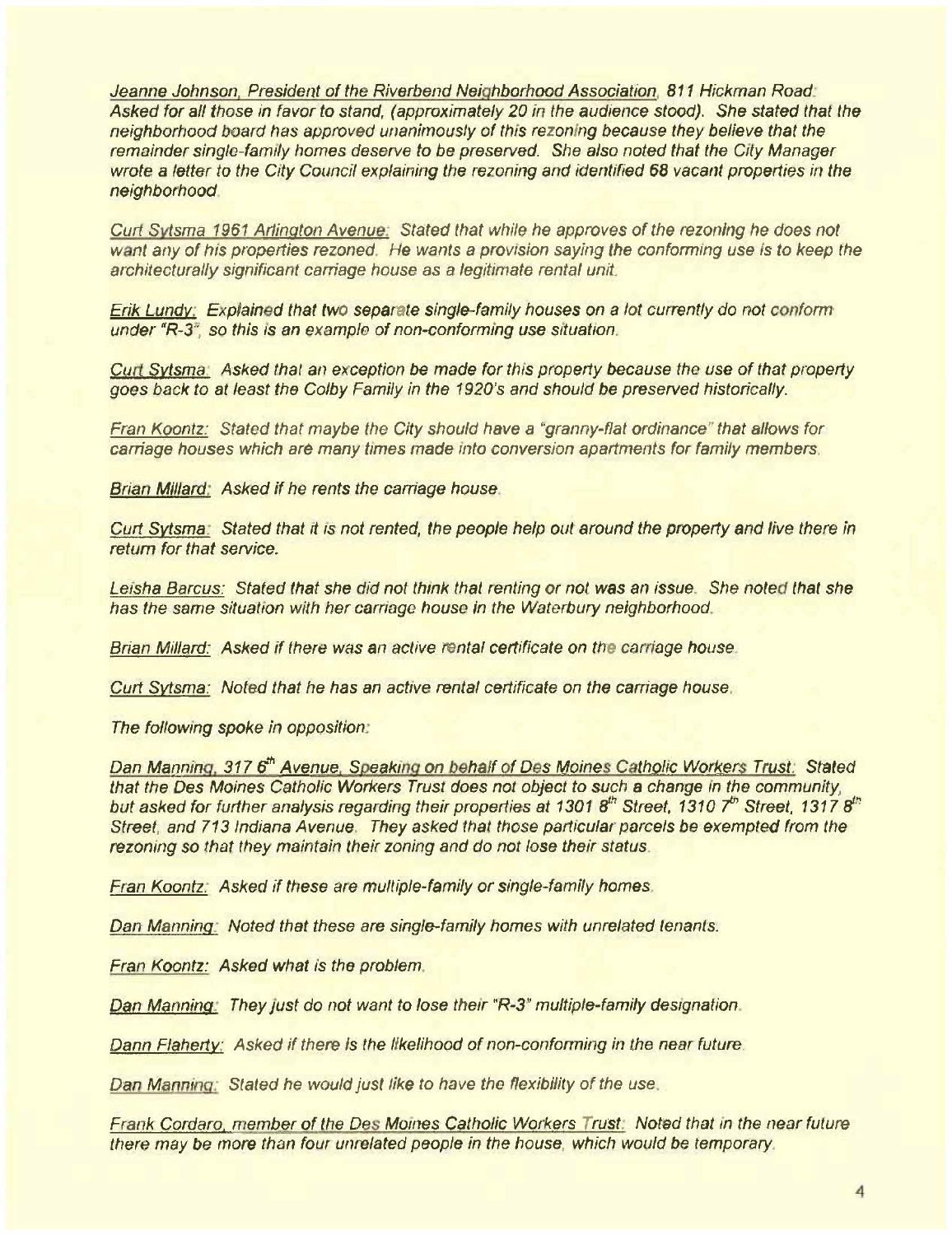Tina Johnson, 1900  $7<sup>th</sup>$  Street: Asked what legal non-conforming and non-conforming means, She would prefer to leave her property "R-3", asked why her neighbor is allowed to remain "R-3" and she is noL.

David Dunn: Answered that her property does not currently conform to "R-3" zoning because it does not meet the minimum lot area criteria

Dann Flaherty; Suggested that Tina Johnson talk to staff after the meeting to learn more about her specific situation.

Brian Millard, Voiced concern that she has not had a rental certificate since last August and asked staff to find out where she stands because if it has been a year she could lose the legal nonconforming status.

Larry Hulse: Stated he will check to find out.

Erik Lundv, Stated that regarding the Des Moines Catholic Workers Trusl properties, the zoning officer has indicated that we consider those single-family dwellings for their primary use which does conform under "R1-60". There have been some disputes and enforcement actions over time that have occurred, and that several activities occurring on the property have not complied

Dann Flaherty: Asked what kind of activities.

Erik Lundy: Answered charitable service in some capacities.

Brian Millard: Stated that they serve meals out of those houses and that people come to get meals and leave. He also asked if those people could sleep there.

Erik Lundy Noted that he does not know without having Su Donovan here to answer the question.

Larry Hulse. Noted that the queslion that Erik has raised is not for this board to consider bul for the zoning enforcement and owner to work out.

Dann Flaherty Asked if they were in violation if they were "R-3".

En'kLundv. No

Dan Manning. Stated that they received notice as a "R-3" property that they were in violation. They have been discussing with Su Donovan aboul philanthropic uses, therefore do not want to lose their status.

Dann Flaherty: Asked if "R1-60" also permits philanthropic use.

Erik Lundv: Yes can be by Special Permit

Bruce Heilman: Asked for clarification about whether or not the people live there but are served the meals. Also, asked when the people arrive for meals are they walk-ins or is it an organized transportation.

Dan Manning: Stated that there are about four people that live there and serve the meal and the people that come for the meal are walk-ins

JoAnne Corigliano. State that she has volunteered and her experience has been not more than two or three people live there the rest are volunteers.